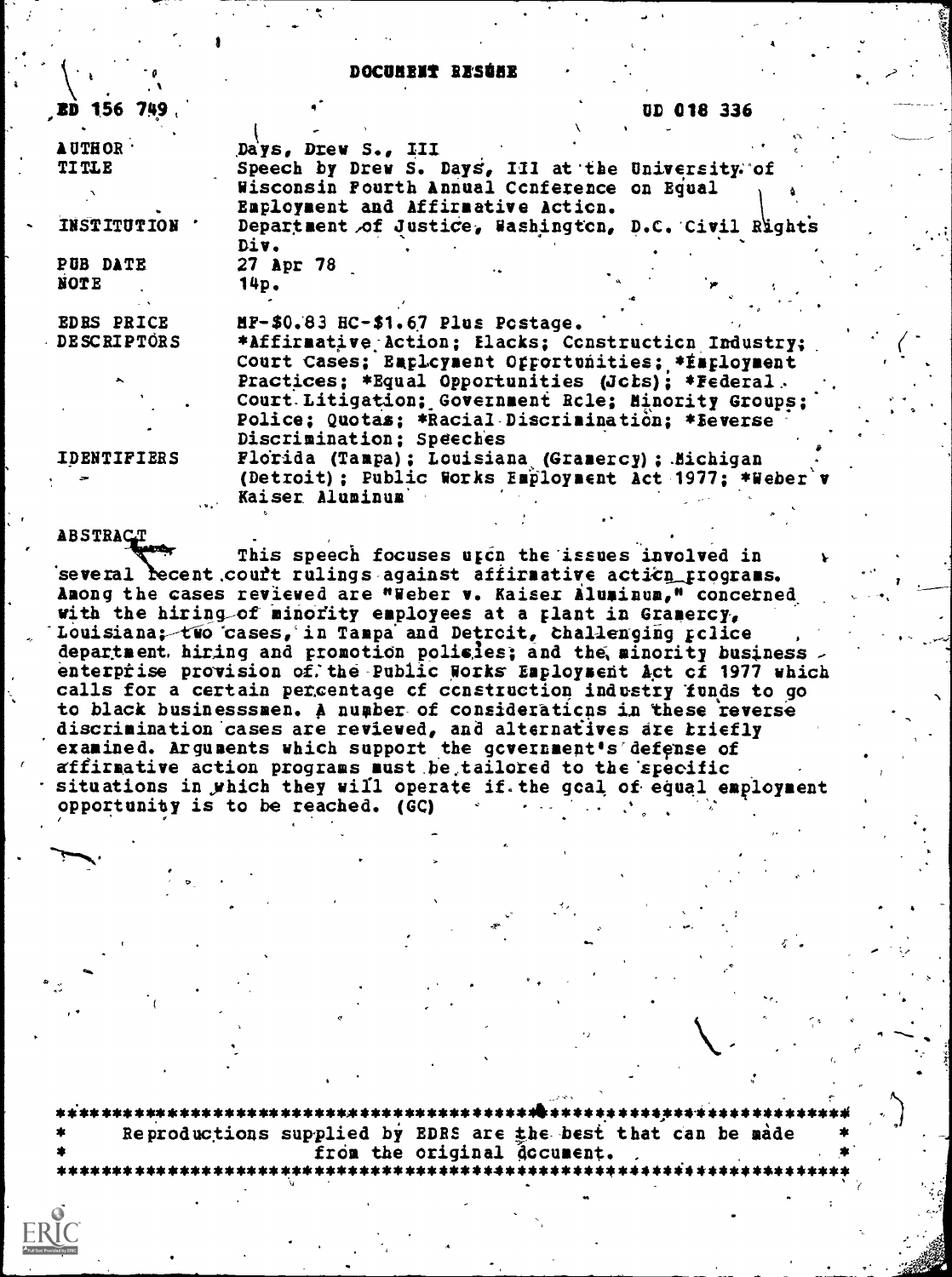

ED156749:

UD018336

## **Department of Justice**



AT THE

UNIVERSITY OF HISCONSIN

 $\alpha$ 

APRIL 27, 1978

OEPARTMENT OF HEALTH. EDUCATION & WELFARE<br>NATIONAL INSTITUTE OF

THIS DOCUMENT HAS BEEN REPRO-<br>DUCED EXACTLY AS RECEIVED FROM<br>THE PERSON OR ORGANIZATION ORIGINA<br>ATING IT POINTS OF VIEW OR OPINIONS<br>SENTO POINT NATIONAL INSTITUTE OF<br>SENTO PFICIAL NATIONAL INSTITUTE OF<br>EDUCATION POSITION O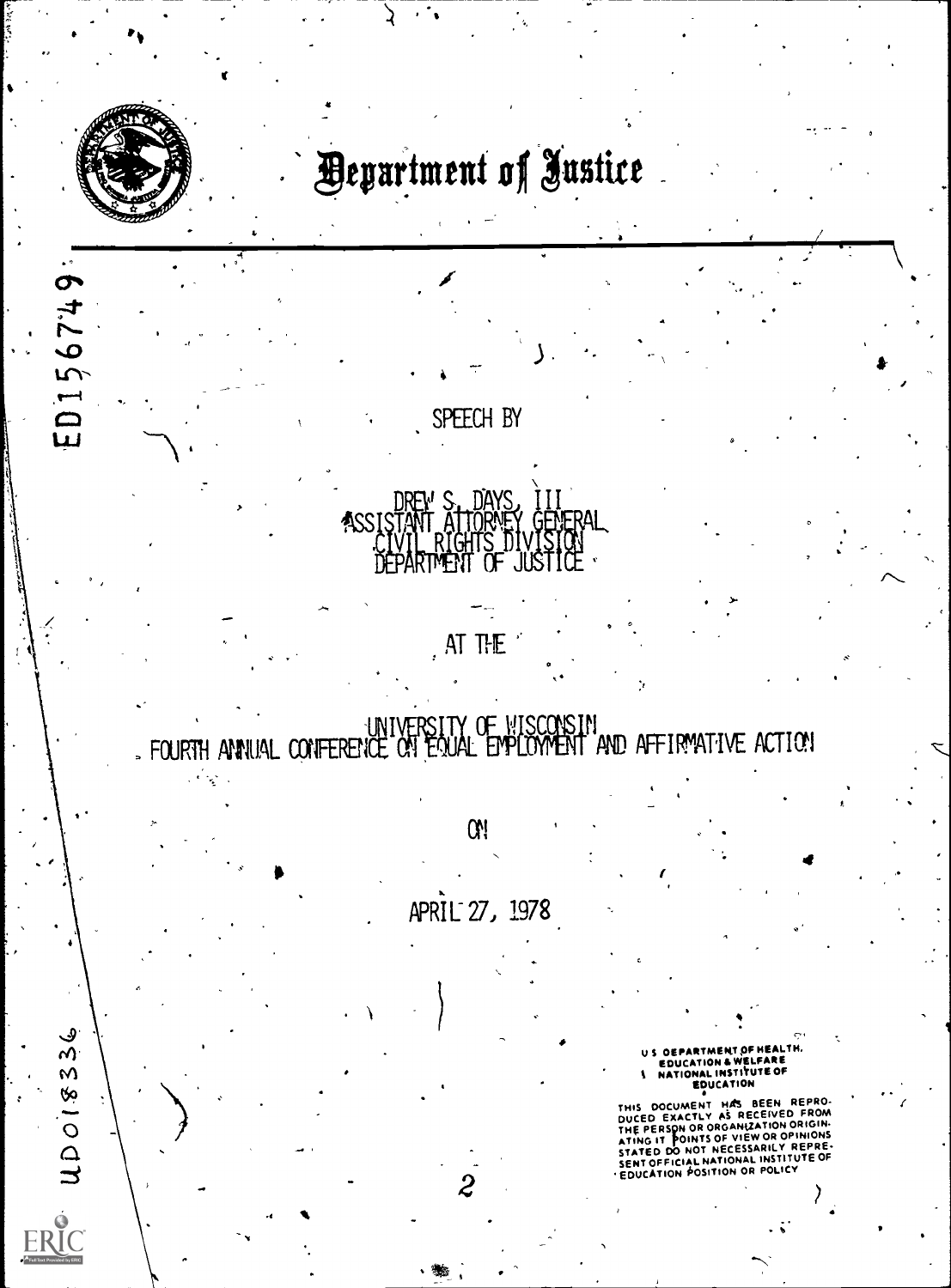It is with somewhat mixed emotions that I speak to this, your , Fourth Annual Conference on Equal Employment and Affirmative Action. I am pleased, on the one hand, because apparently four years of struggling to correct decades of job discrimination has not turned very many of us around. But,  $\hat{\rho}$ n the other hand, I am saddened to think that this Fourth Conference may lead to the fifth, the sixth, .fifteenth, twentieth, and so on, each year serving to remind us of how far we still have to go to bring racial justice to our society. trust you will understand, therefore, when I say that I hope we won't be meeting like this for many more years.

It is true that we have witnessed a vast social transformation of American life in the past twenty years or so. Blacks are now beginning to take advantage of decent educational and employment oppor tunities in communities where fifteen years ago registering to vote was out of the qu∰stion. Yet disadvantaged American Blacks, as well as other minorifies, still face an uncertain future in their war against discrimination, poverty, unemployment, poor housing, inadequate education and bad health care. According to the President of the Carnegie Corpora-, tion in a report recently released, Blacks still hold most of the dirtiest and the  $\frac{d}{dx}$  cv- $\pm$ evel jobs, and on the average make only 59 percent of the earnings of whites despite the gains of the 1960's and the civil rights mover ant. As evidence of the continued economic inequalities between. B1as and whites, the report mentions several important figures which right counter to the growing perception among many Americans that black' whencement has become self-sustaining.

3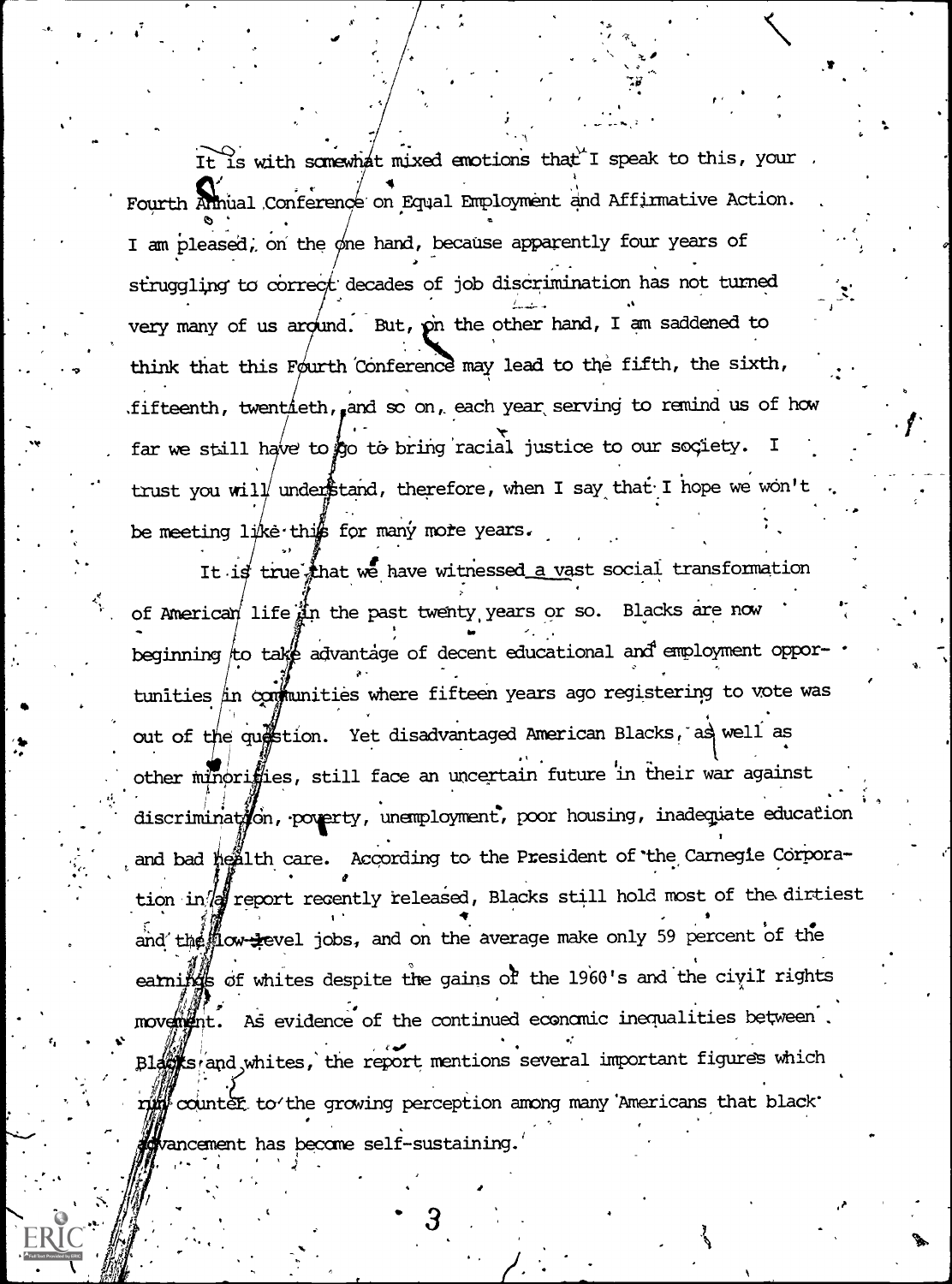From 1947 to 1975, the income disparity between Blacks and whites' narrowed only II percentage points

 $-2-$ ,  $\frac{1}{2}$ 

 $\blacksquare$ 

°° ≥ ° ° ° ° °

, .

The movement of Blacks from lower-paying jobs into higher-paying jobs has slowed in the 1970's Blacks constitute one-third of all 'Americans living belgw the poverty line and about four in

10 Black children are raised in poverty as ' against roughly one in 10 white children.

These statistics reflect the very basic and continuing nature of the problem which confronts all of us who are committed to the goal of equal employment opportunity. Patterns of discrimination.against minorities, are built into the fabric of our country's business operations. As one of the University of Wisconsin's own faculty members, Herbert Hill. has written, "Job Discrimination Does Not Occur In' Isolated Pockets. Rather, These Pockets Reveal The Operation Of Racial Employment Patterns Which Can Be Broken Only By Sweeping Measures."

As all of us familiar with employment discrimination problems/know, vigorous litigation is often necessary to force the adoption of such sweeping remedial measures. We also understand that not every employer can or should be sued to insure an end to job bias. Rather, **Wol**untary compliance .  $\blacksquare$ and affirmative action represent; important corrective mechanisms in the overall effort to eradicate discriminatory policies. I have been asked e. $\sim$  , and  $\sim$ specifically to address the future of affirmative action under. federal law.

 $\cup$ .  $4$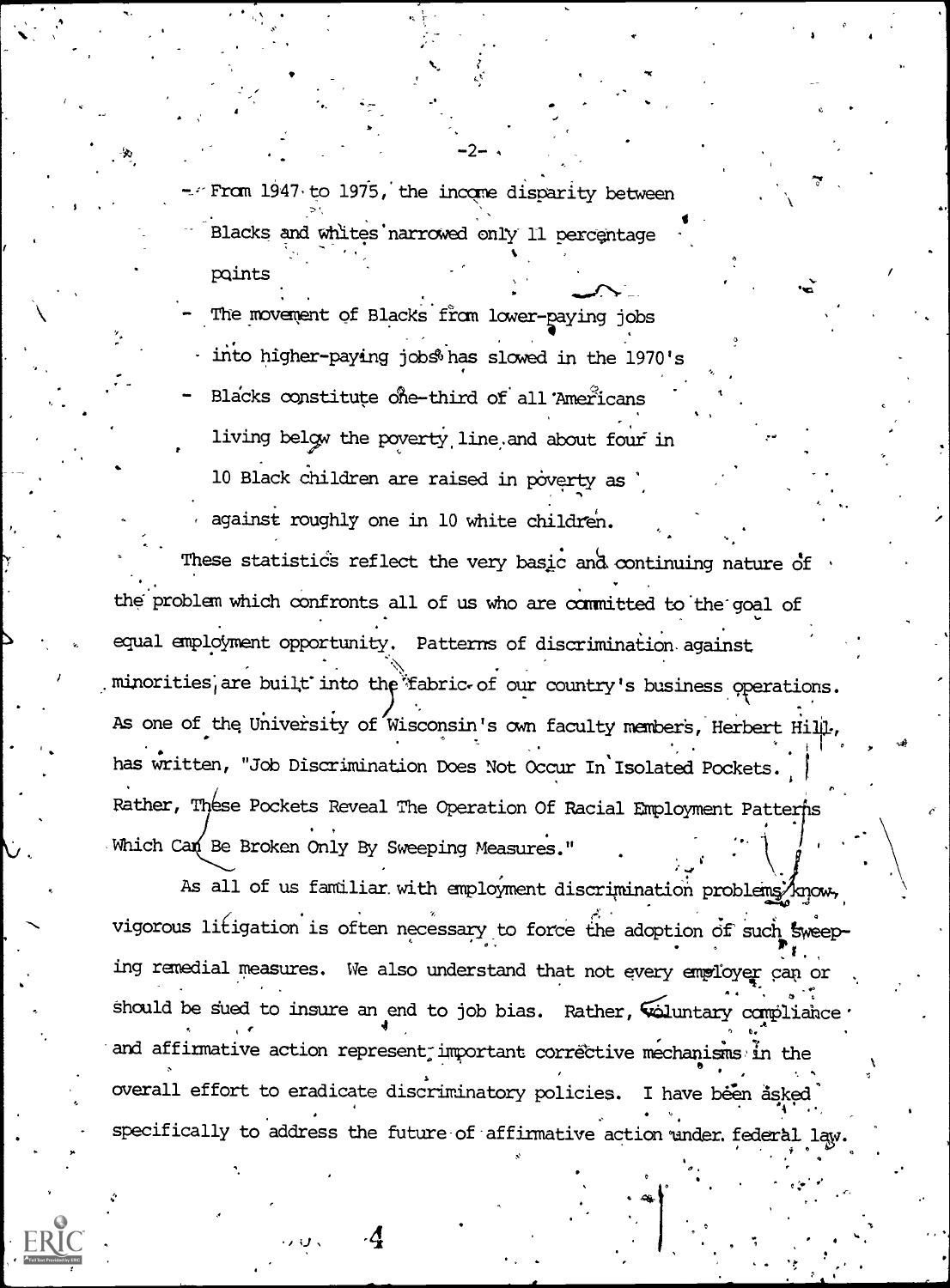The Supreme Court has not ruled on the Bakke case.. Of course, I am, along with everyone else who'is dedicated to affirmative action and equal employment opportunity, deeply concerned'about the final 'decision in that case. But my reason for being apprehensive about the future of affirmative action arises not out of Bakke, which is yet to be decided, but because-of several recently decided or initiated controversies which pose serious threats, to voluntary efforts to deal with our lingering legacy of racial discrimination. In the first, Weber v. Kaiser Aluminum and Chemical Corporation, decided late-last year, the Fifth Circuit upheld a district court's determination that an affirmative. action plan included in Kaiser's collective bargaining agreement with the United Steel Workers violated provisions of Title VII prohibiting racial classifications and preferential treatment. The program established a long term' goal of 30 percent minority participation in craft positions at Kaiser's  $\blacksquare$ Plant in Gramercy, Louisiana based on the, composition of the available work force in the area. It was to be achieved by selecting one qualified minority or female employee to fill an on-the-job training vacancy for each white male employee so selected.

7

 $\bullet$  and  $\bullet$ 

 $\mathbf{v}$  , where  $\mathbf{v}$ .

i

Prior to the affirmative action program, craft jobs were filled by hiring fully trained journeymen from outside the plant'. Only five minority persons out of 290 had ever been employed by Kaiser at the . Gramercy Plant in the craft positions involved. The program at this plant was part of a national program adopted by Kaiser and The Steelworkers, initiated in part in order to comply with Executive Order 11246. As you  $\,$ know, that<sup>9</sup> order requires fedenal contractors to evaluate their workforces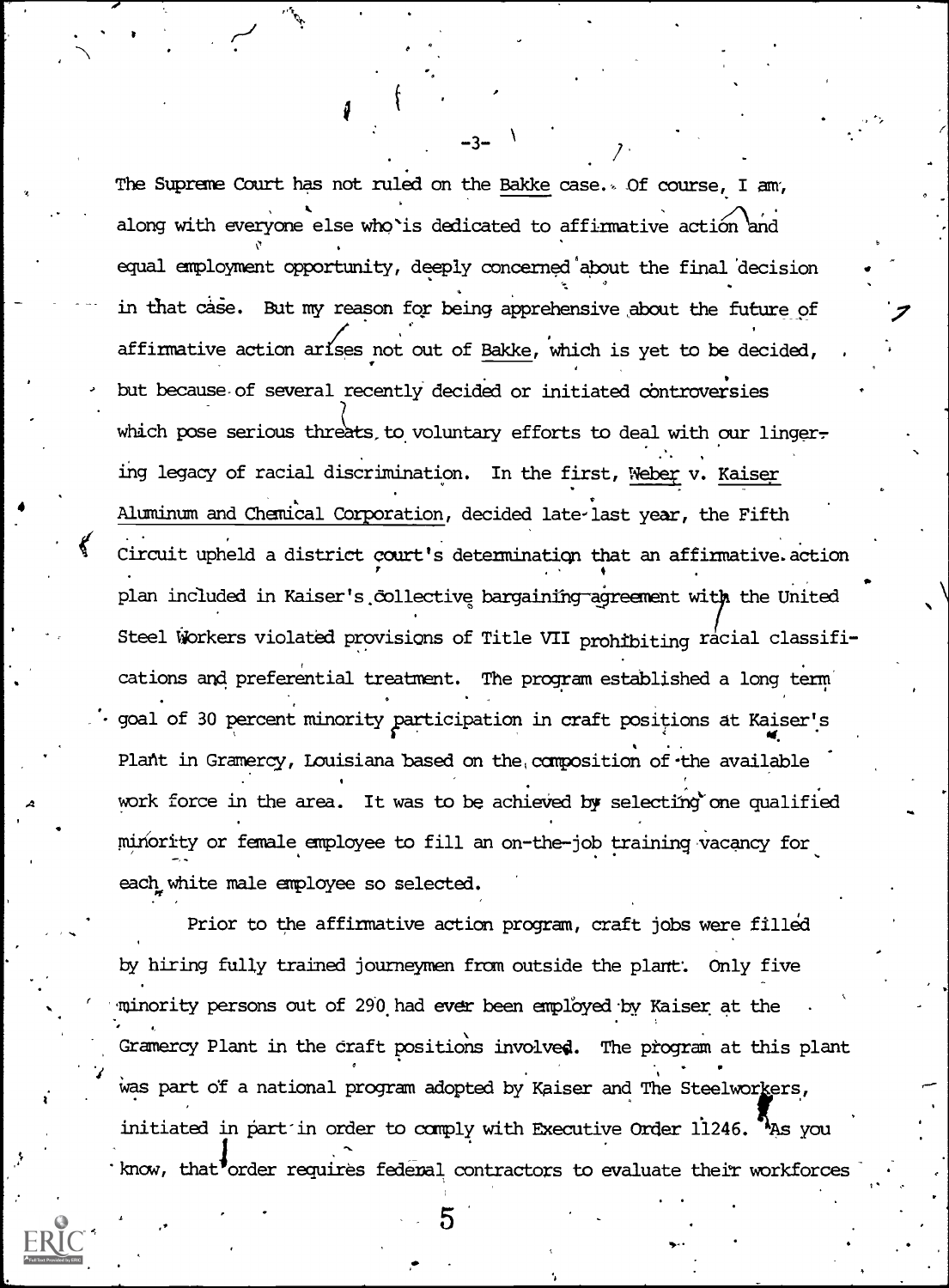for under utilization of minorities and women and take affirmative action to correct any deficiencies found.

 $-4-$ .  $\qquad \qquad$ 

 $\mathcal{A}$ 

The panel decision of the Fifth Circuit upheld the district court's determination that'the program violated the pfeferential treatment prohibitions of Title VII. The district court found that there had been no past discrimination against minorities at the Gramerdy Plant and therefore a voluntary affirmative action plan was not watranted. The decision is a difficult one to distinguish. Employers we want who, either out of commitment or fear of the lost of federal contracts or a massive Title VII action, wish to take positive action to improve the minority composition of their workforces are in an obvious dilemma.

6 pliande, the touchstone of Title VII, as the Fifth Circuit noted in . A broad reading of Weber suggests that numerical goals may not be adopted in the absence of an admission or finding of prior discrimination. If so read, the Weber decision could undermine the basis upon which con- $\mathbf{v}$  . The  $\mathbf{v}$ sent decrees are routinely.negotiated and approved by the courts without an adjudication, finding or admission of discrimination, thus removing the incentive for prompt settlement of Title VII actions. The decision also casts doubt on the entire executive order program. Voluntary com- $;2$ United States v. Allegheny-Ludium, would become, by that same court's ruling, difficult to achieve.' Because the Carter Administration is ,, committed to encouraging voluntary efforts to end discrimination in employ-, . ;ment the United States moved to intervene in the Weber case and petitioned o the Fifth Circuit for rehearing. We, together with Kaiser and the Steel

°^.

o'

, where  $\mathbf{v}_1$  is the set of  $\mathbf{v}_2$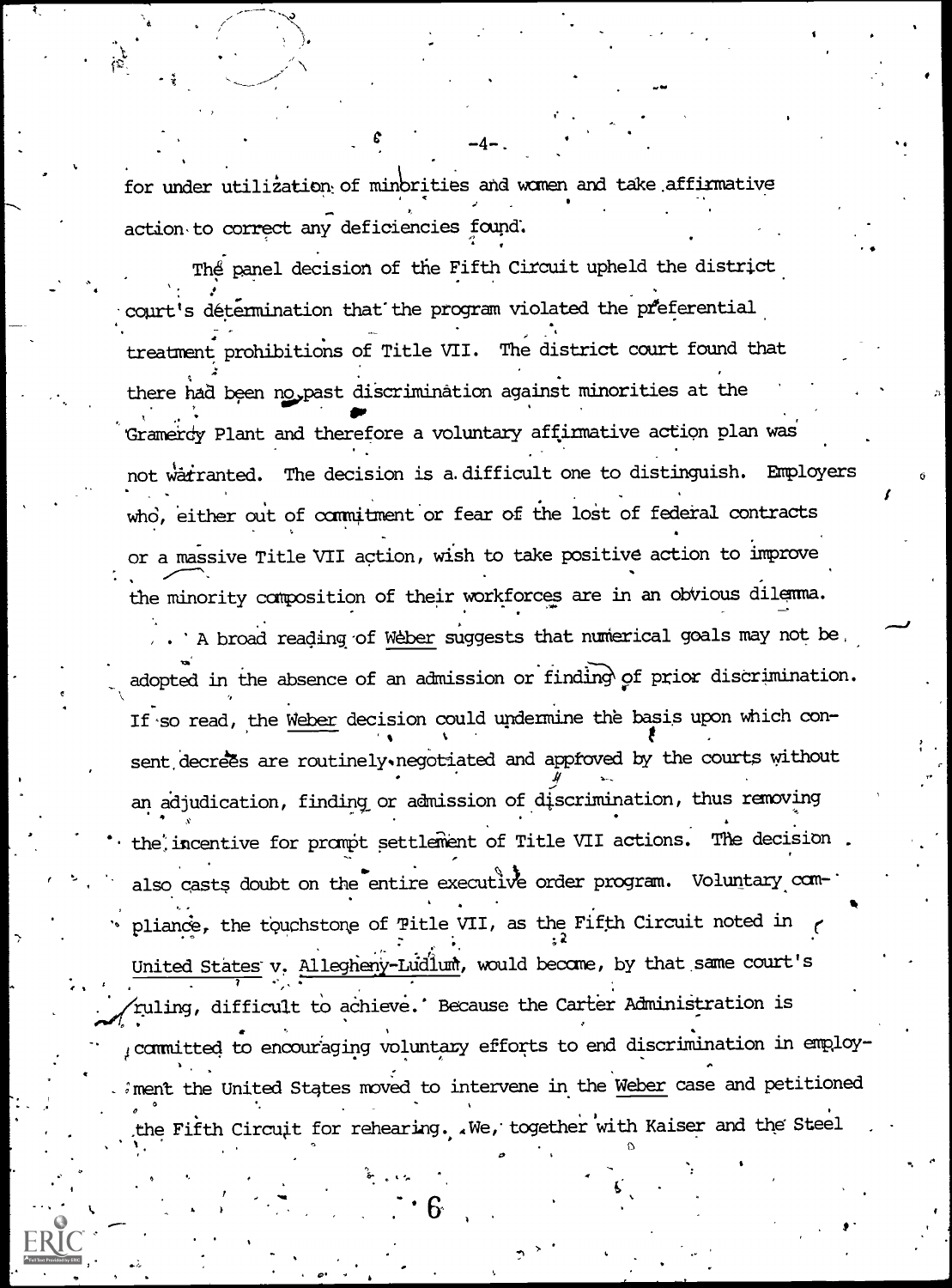$\bullet$   $\bullet$   $\bullet$   $\bullet$   $\bullet$   $\bullet$   $\bullet$   $\bullet$ Workers, suggested that the rehearing be <u>en</u> banc. Though intervention was granted, we learned only a few days ago that our petition was denied. Another action illustrates the problem. In a suit brought by the Po1ice Benevolent Association of Hillsborough County, Florida against the City of Tampa, the plaintiff challenges actions of the city taken pursuant to a conciliation agreement with the EEOC. In May of 1976, the city and EEOC entered into a conciliation agreement after a'number of complaints had been, filed alleging employment-discrimination by Tampa against women and provided for back pay, changes in recruitment and job notification,  $\ldots$  $\int$  ,  $\frac{1}{2}$ women and minorities in several city departments. The agreement modification and validation of employee selection procedures which had an adverse impact,  $4\sigma$ motion of Blacks and women. The city, consistent with the agreement and  $\setminus$ , and long and short term goals for the hiring and pro- $\mathcal{L} = \sum_{i=1}^n \mathbf{1}_{\mathcal{L}_i} \mathbf{1}_{\mathcal{L}_i}$ its newly revised civil service regulations, promoted sane 14 police officers to the rank of Sergeant, three of wham were Blacks who had passed the Sergeant's-examination...

-5-

a a shekarar 1990

55.

**v** 

 $\mathbb{R}^{k \times k}$ 

 $\left|\frac{1}{2}\right| \leq \frac{1}{2}$  $\lambda$ 

.

**In the contract of the contract** The Police Benevolent Association's complaint alleges discrimina<del>.</del> **111** tion against white police officers'ana 'violation of its coljective'bergain; ing agreement with the city. The Association's petition for a temporary restraining order to prevent promotions under the revised merit system ; the contract of the contract of  $\overline{f}$  ,  $\overline{f}$  ,  $\overline{f}$  ,  $\overline{f}$  ,  $\overline{f}$  ,  $\overline{f}$ was denied and a motion for preliminary injunction is now pending before the district court. We have recently intervened along with the EEOC to oppose the motion.

V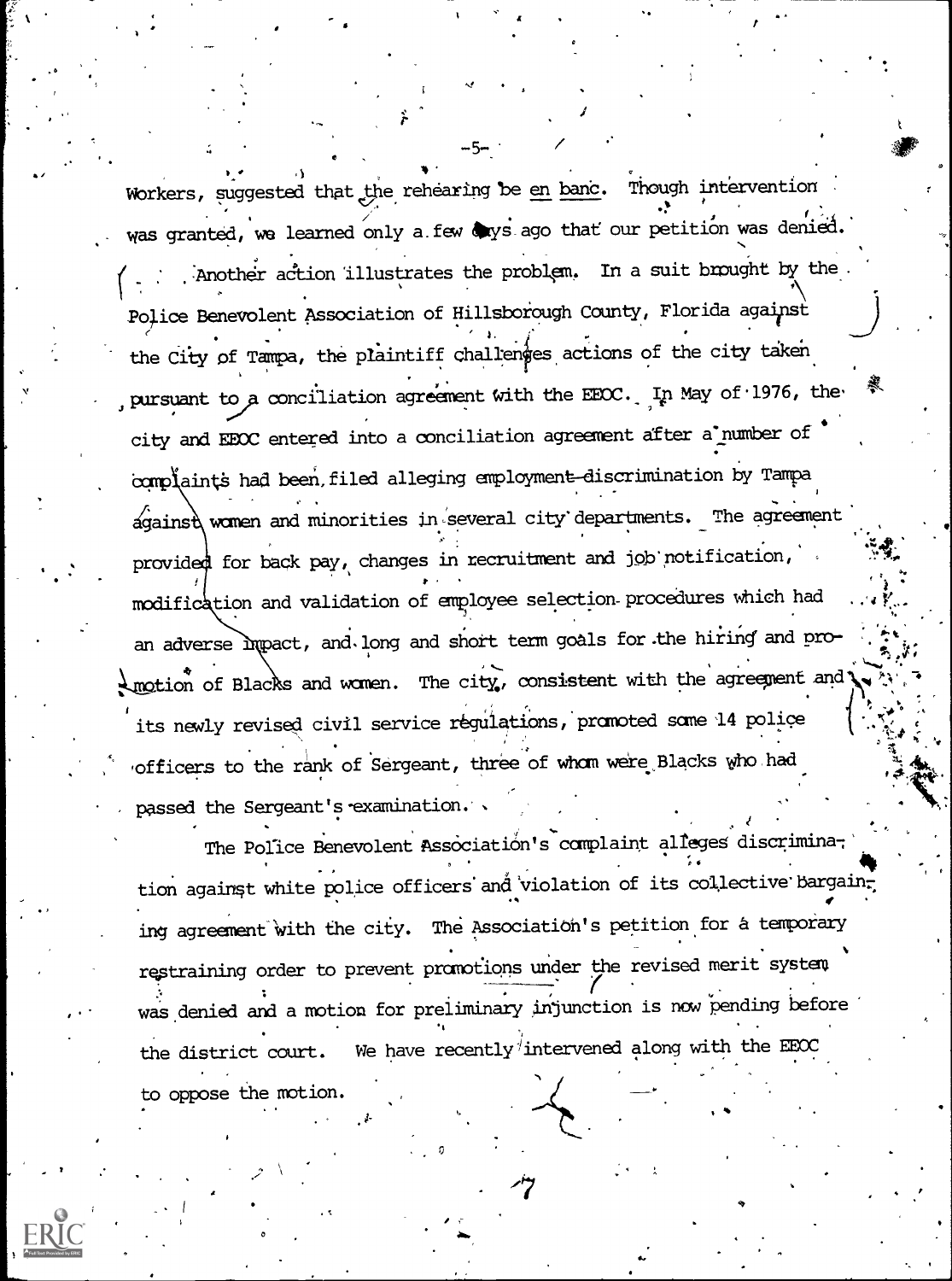As is usually the case, there was no admission of liability by  $\sim$ the City of Tampa in the conciliation agreement. Nevertheless, we believe the facts will show that there was past discrimination by Tampa.  $\mathbf{v}$  and  $\mathbf{v}$ A strong statistical case can be made by showing the 'under-utilization of minorities and women in various job classifications as compared to their numbers in the relevant labor market. In addition, the city maintained an unvalidated height and weight requirement for police and utilized unvalidated examinations that had an adverse impact upon, minorities for other city jobs. We feel obliged to develop this information for the court in-order to sustain the conciliation agreement. .

 $\mathbf{v}_1$ 

4

 $-\mathbf{e}$  . The set of  $-\mathbf{e}$ 

**O** Contract of the Contract of the Contract of the Contract of the Contract of the Contract of the Contract of

In yet another recently decided case, Detroit Police Officers  $\overline{\phantom{a}}$ AsS'n,:et al. v. Young, et al., a district court on February 27, 1978, found that an effort by the Detroit Police Department to increase its minority representation was unlawful under Title VII and the Fourteenth Amendment. The facts of that case differed substantially fran the facts in Weber and Tampa, however. The court there found not only an absence of discrimination by' Detroit since the effective date of Title VII as amended to reach governmental entities in 1972, but, on the contrary, very substantial efforts by the city to employ qualified Blacks on its force. Additionally, the court found that the examinations for the Sergeant's position in question were valid and had little or no adverse impact. Other screening devices used by Detroit were found to have no adverse impact on Blacks; indeed, in several instances they seemed to have<br>had a slight adverse impact upon whites, according to the findings of thecourt. Thus, Detroit's decision to promote Sergeants from--in effect--. separate white and Black lists,.came under attack'and was found to violate federal and state antidiscriminatio $\delta$  statutes as well as the Fourteenth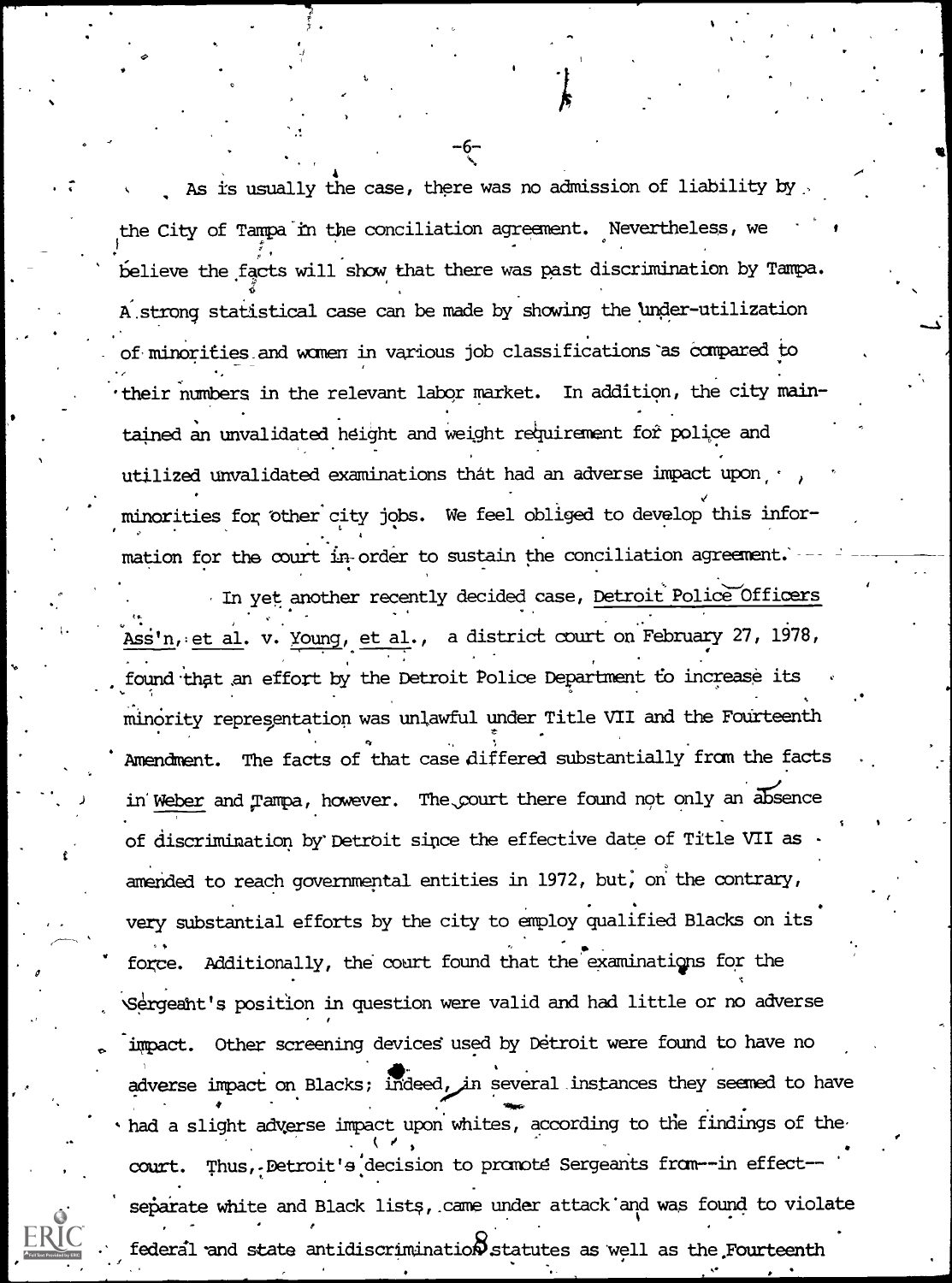Amendment. We are presently considering whether federal amicus participation in the Detroit case at the Appellate level would be appropriate. Since out analysis has not been completed, I hope you will understand my remarks on this case to be tentative and not. directed toward'the merits.

On the federal level, one program that has come under concerted attack is the minority business enterprise provision of the Public Works Employment Act of 1977, which sets aside 10 percent of funds provided under the statute for minority owned businesses. It was designed to help overcome the prior exclusion of minority businesses from meaningful participation in the construction industry, and to ensure that minority owned businesses would have the opportunity to share in the. funds distributed under the Act. Such an arrangement would increase the likelihood that minority firms would be able to gain a firmer hold in the market place thereby lessening the need for assistance programs in the future and that greater opportunities would be made available for employment of minority workers.

This provision was added on the floors of the House and the Senate by Representative Parren Mitchell and Senator Edward Brooke, respectively. It requires prime contractors to use their best efforts to employ qualified bona fide minority owned subcontractors and suppliers on government assisted projects funded under the Act. Pursuant to regulations and guidelines interpreting the statute, a waiver or downward adjustment of the 10 percent goal is to be granted where qualified minority businesses are shown to be unavailable.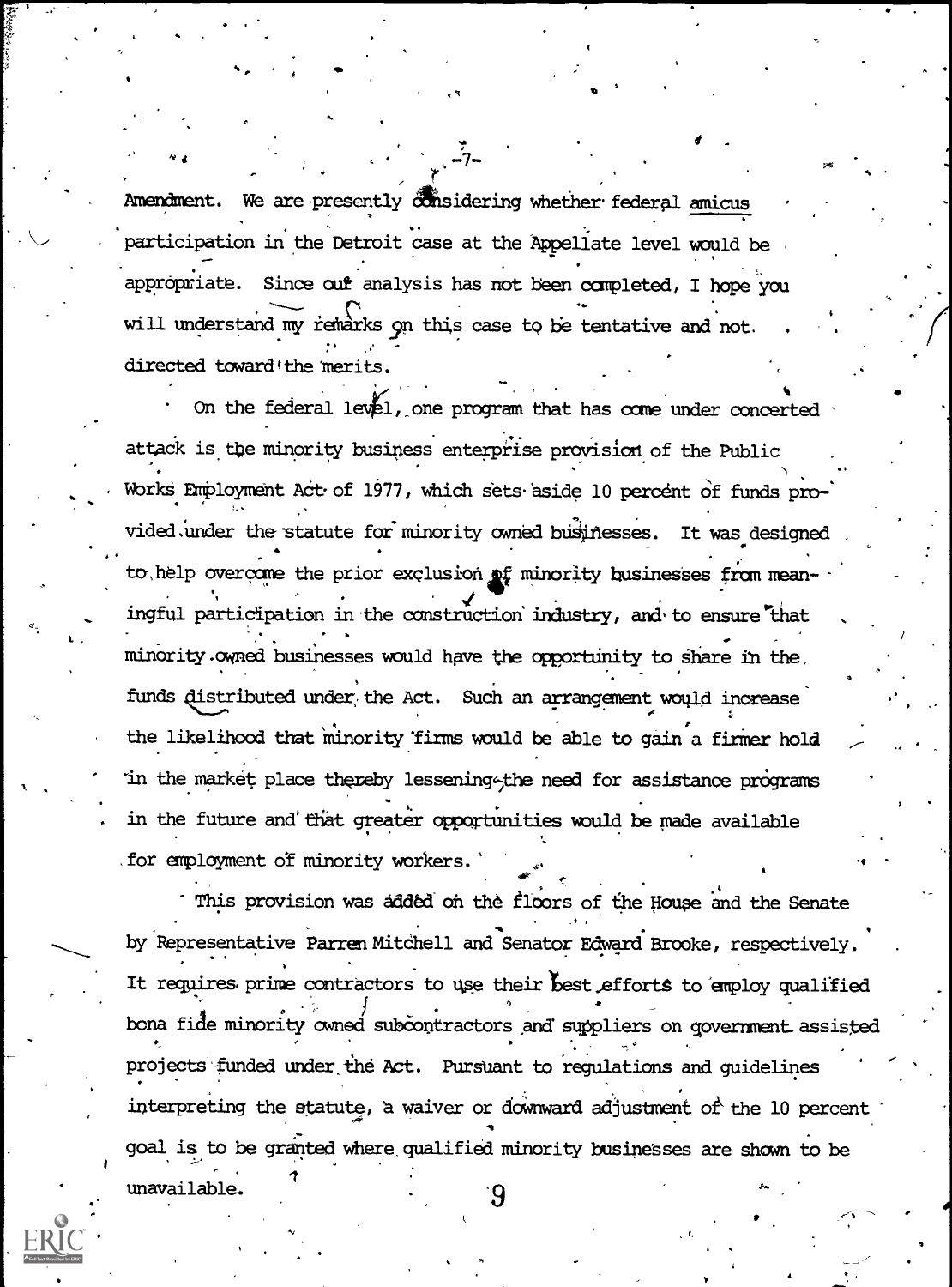Twenty seven lawsuits have challenged the set aside as unconstitutional racial discrimination against non-minority contractors, most of which were brought by local affiliates of the Associated General Contractors of America. To date, three district courts have held the provision to be constitutional; one court has held it unconstitutional as applied and one court has held it unconstitutional on its face, this latter. having been appealed to the Supreme Court. All other courts have refused to enjoin the program preliminarily on the ground that the provision is probably constitutional and/or an injunction would not be in the public interest. The Third Circuit recently upheld the\_denial of a preliminary injunction, noting that the plaintiffs had not presented a strong likelihood of <sup>f</sup> r. success on the merits.

 $\tau$ 

..

I don't want to go into a detailed explanation of the legal contract in the local arguments presented by the Civil, Rights Division in defense of this provision, but basically, we have contended that minority sensitive  ${\tt fimative}$  , firmative action legislation to remedy prior discrimination and ensure against minority exclusion from federally financed state and local government programs is well within congressional authority pursuant to its powers under the spending clause, the Fourteenth Amendment and the Francesco Co Fifth, Amendment.

....J - % The facts show that minorities comprise approximately 17 per-  $\blacksquare$ cent of the population yet control only about 4 percent of the business .  $\qquad \qquad$ in this country and that minority firms earn only 1.1 percent of the second that  $\ddot{\phantom{a}}$ 

OM.

10

 $\mathcal{L}$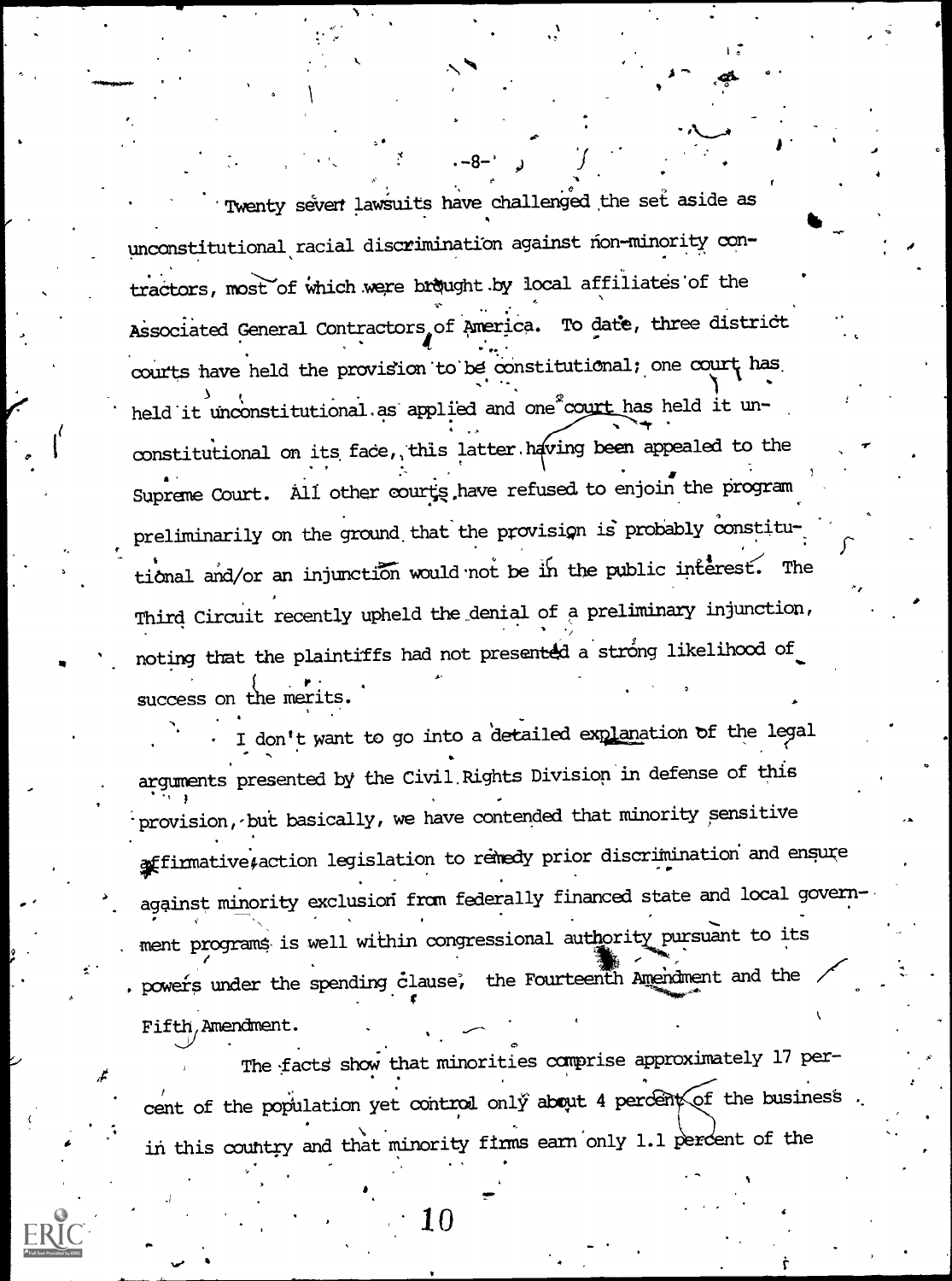gross industry receipts. It has been estimated that minority firms have been awarded substantially less than 1 percent of federal contracts. This brief sketch of the history of minority business exclusion from the largesse of government contracts and industry profits, standing alone, provides strong justification for congressional action under the PWE Act.

The more pertinent question is, of course, whether the set aside is the proper remedy to correct this prior exclusion and ensure against its recurrence.

Many alternative approaches to assist minority business have been tried in the past and have failed to achieve the desired result. These alternative approaches have failed primarily because they speak in terms of "fostering" minority business or simply "using best efforts" to utilize minority subcontractors or supplies without setting any recognizable goal.

The provision thus takes the form of a minority business participation requirement because of these past failures and because no alternative training, tax incentive or loan program would have prevented the short term exclusion of 'minorities from participation in the benefits of the PWE Program; the need was for a provision which would take effect immediately in conjunction with the imminent distribution of funds. For this reason, the 10 percent provision is particularly appropriate to an affirmative action program in the context of emergency economic stimulus legislation.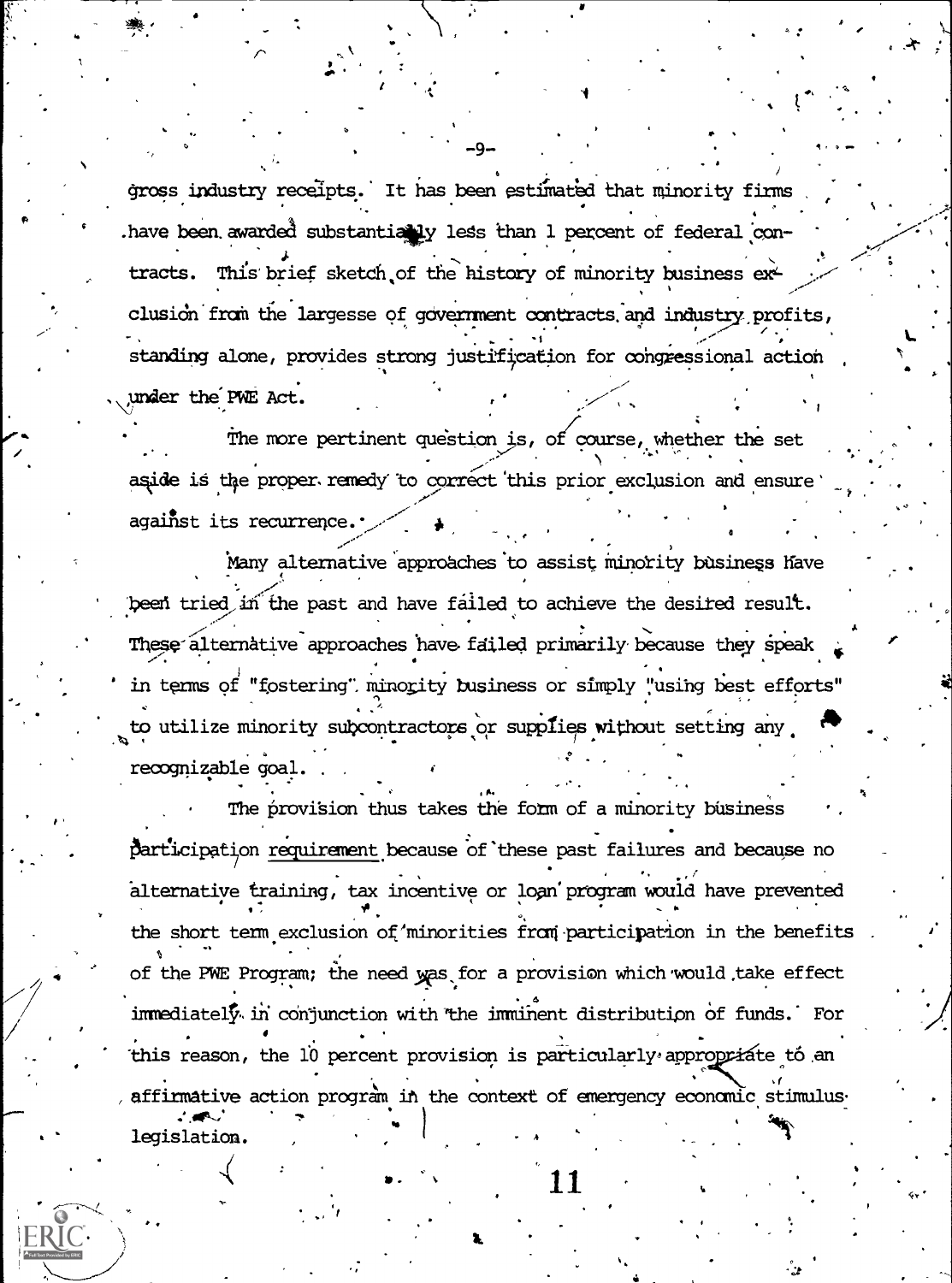Other arguments in favor of the provision are; The provision applies to only one set of grants for one year;

The intent of the provision is to lessen the need for future programs of this type;

Non-minority firms would obtain approximately 90 percent  $3.$ of grant funds in any case;

The 10 percent goal is flexible and may either be waived or adjusted downward in appropriate cases.

This defense of the provision was painstakingly developed by. attorneys in the Civil Rights Division. Since there was little legislative history concerning the need-for-the provision, it was necessary for us to develop a factual setting that demonstrated the prior exclusion of minority businesses from the benefits of government contracts and the industry in general<u>.</u>

Our experience defending the minority set aside provision has impressed us with the need for a careful approach to the implementation. of affirmative action or minority sensitive programs. We are now in the process of giving other federal agencies and departments the benefit of our thinking in this regard.

In a recent cabinet memorandum, the Attorney General coutioned the heads of Federal Executive Agencies to tailor affinmative action programs carefully to meet their legitimate.objectives. The Attorney General's position in that memorandum is consistent with that enunciated.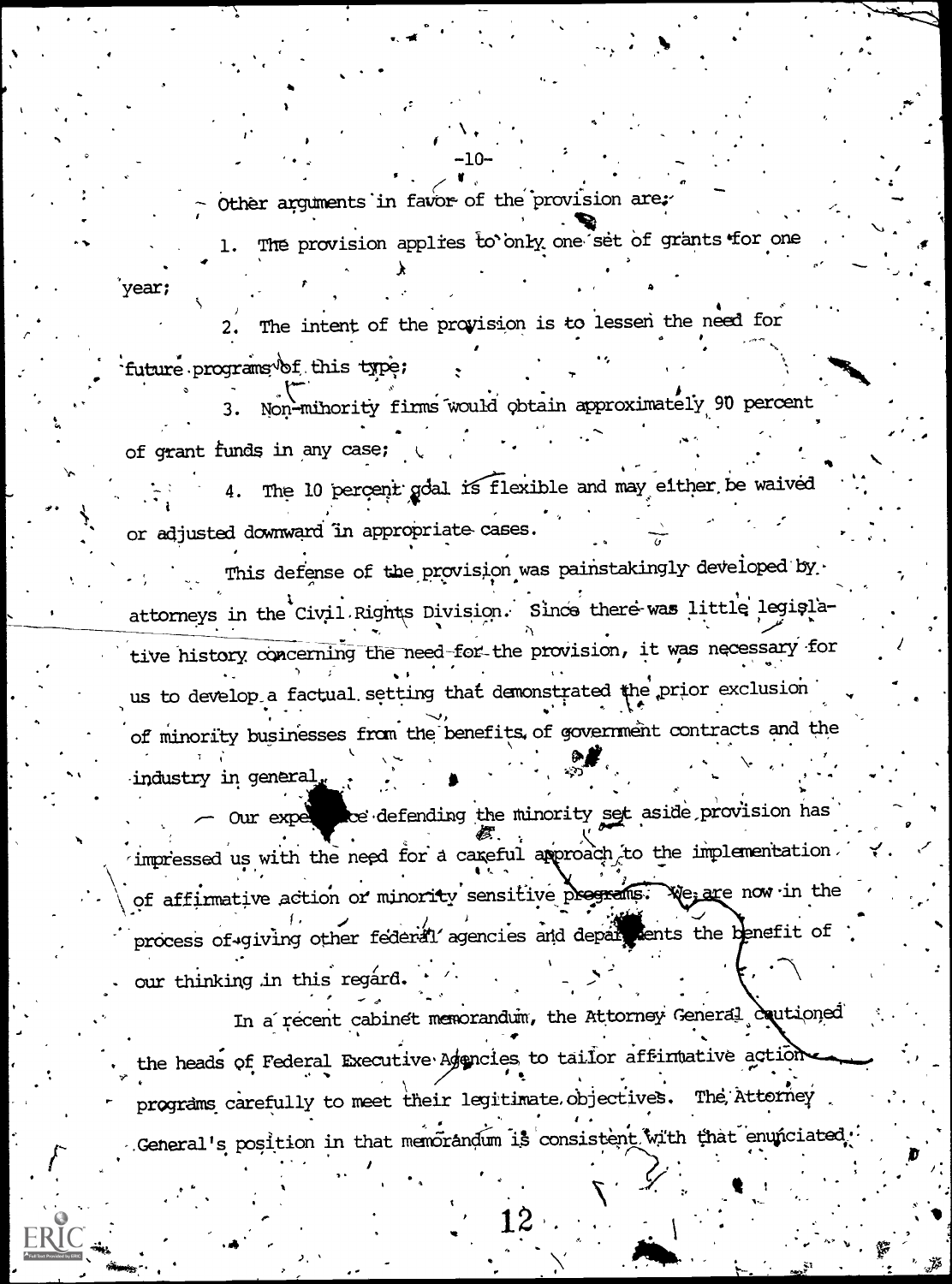in the government's brief in the <u>Bakke</u> case: That is, that minority sensitive programs may be'employed where they , are necessary,as a rbmedy- . for unlawful discrimination, as prophylactic programs to prevent racially disadvantageous outcomes, or as a means of remedying the lingering effects of past public or private discrimination. He advised that such programs be established and administered with legal standard in mind and that where possible, legislative history and depart mental justifications for the programs reflect information as to the need for the program, its objectives and the lack of suitable alternatives.

The Weber, Tampa, and Detroit cases make painfully clear that state and local governments as well as private industry can benefit from the state of the state of the state of similar advicer As those developments demonstrate, affirmative action, voluntary action is presently under vigorous attack. We fought for years to get employers to face up to the task of ending present discrimination and remedying the effects of past discrimination. Now we must fight toensure that employers willing to acknowledge this duty, before they are sued are not forced by baseless charges of "reverse discrimination" to back off. The cruel irony of this situation should not escape any of you. But the achievement of the goal of equal employment opportunity has always required a lot of time and energy. I don't know if there ever was a time when a Title VII lawyer could walk' into court, tell the judge what the law ought to be, and walk out with a complete victory. Given the recent trends in the law, however, we néed to devote even-more time and more energy than ever before. Our actions should be measured and deliberate.. But above

/

 $\ddot{\phantom{0}}$ 

 $-11-$ 

.

,

1: